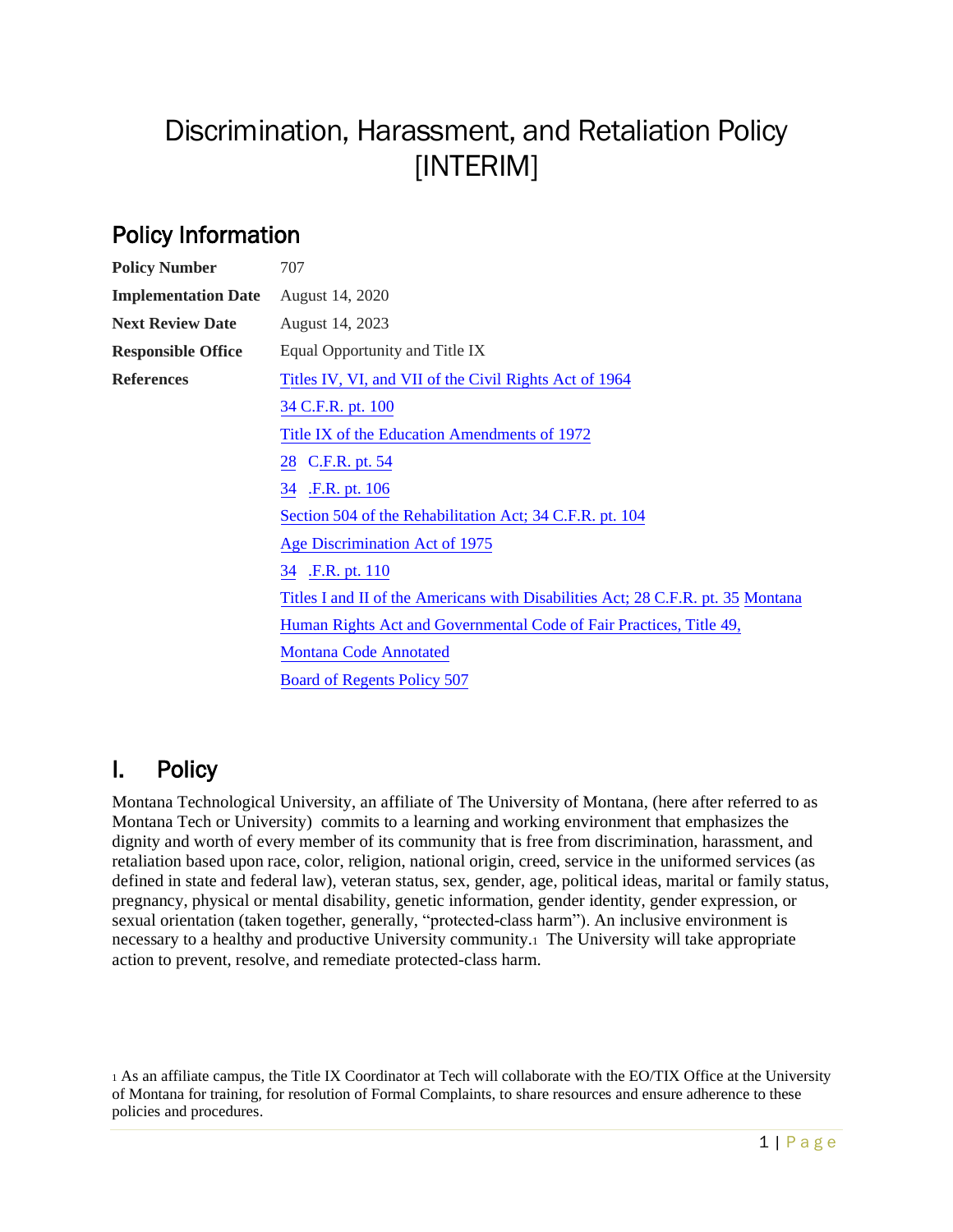# II. Applicability

This Policy prohibits members of the University community including employees, students, affiliates, and visitors from engaging in Prohibited Conduct as described below at Section XI, while engaged in activities directly related to the nature of their University affiliation. This Policy incorporates the Discrimination Grievance Procedures, which set forth the University's resolution processes for violations of this Policy.

## III. Reporting to the Office of Equal Opportunity & Title IX

The University encourages prompt reporting of conduct that may violate this Policy. Reports of Prohibited Conduct should be made directly to the 2. EO/AA Officer/ Title IX Coordinator. All Reports of Prohibited Conduct, as described below, or informational requests and inquiries about this Policy or the Procedures, should be filed with the Title IX Coordinator. The EO/AA Officer/ Title IX Coordinator is located in the:

> **Montana Tech Human Resources Services Office**  Mining and Geology Building Room 205 (406) 496-4322 **|** [vvandyk@mtech.edu](mailto:vvandyk@mtech.edu)

Some forms of conduct contemplated by this Policy may also constitute crimes and the University strongly encourages individuals to make reports to law enforcement including the Butte Silver Bow Police Department or other appropriate law enforcement agency3. The EO/Title IX Coordinator can aid in reporting to law enforcement.

Particular conduct reported under this Policy may trigger a timely warning notification in accordance with the Clery Act. Specifically, the University must issue timely warnings for incidents reported that pose a serious or continuing threat of bodily harm or danger to members of the campus community. The University will undertake efforts to ensure that names and other personally identifiable information is not released, while providing sufficient information to members of the campus community to make informed decisions consistent with the circumstances.

#### A. Report of Prohibited Conduct

A Report of Prohibited Conduct may be filed with the EO/Title IX Coordinator by any individual, including a third party, and is intended to alert the University of a potential violation of this Policy. Except for reports submitted within a University employee's Mandatory Reporter obligation, described below, a Report of Prohibited Conduct may include any information deemed relevant by the reporting person, including: names and contact information for all individuals involved; date(s); location(s); and a description of the protected-class harm.

Chancellor <sup>3</sup> Information about on-campus and off-campus resources, including contact information for relevant law enforcement agencies, is attached to this policy as Appendix A, and appears on EO/Title IX Website[:www.Montana Techt.edu/eo.](http://www.umt.edu/eo) ADD YOUR WEBSITE HERE

<sup>3</sup> Information about on-campus and off-campus resources, including contact i[nformation for relevant law en](http://www.umt.edu/eo)forcement agencies, is attached to this policy as Appendix A, and appears on EO/Title IX Website:www.Montana Techt.edu/eo. ADD YOUR WEBSITE HERE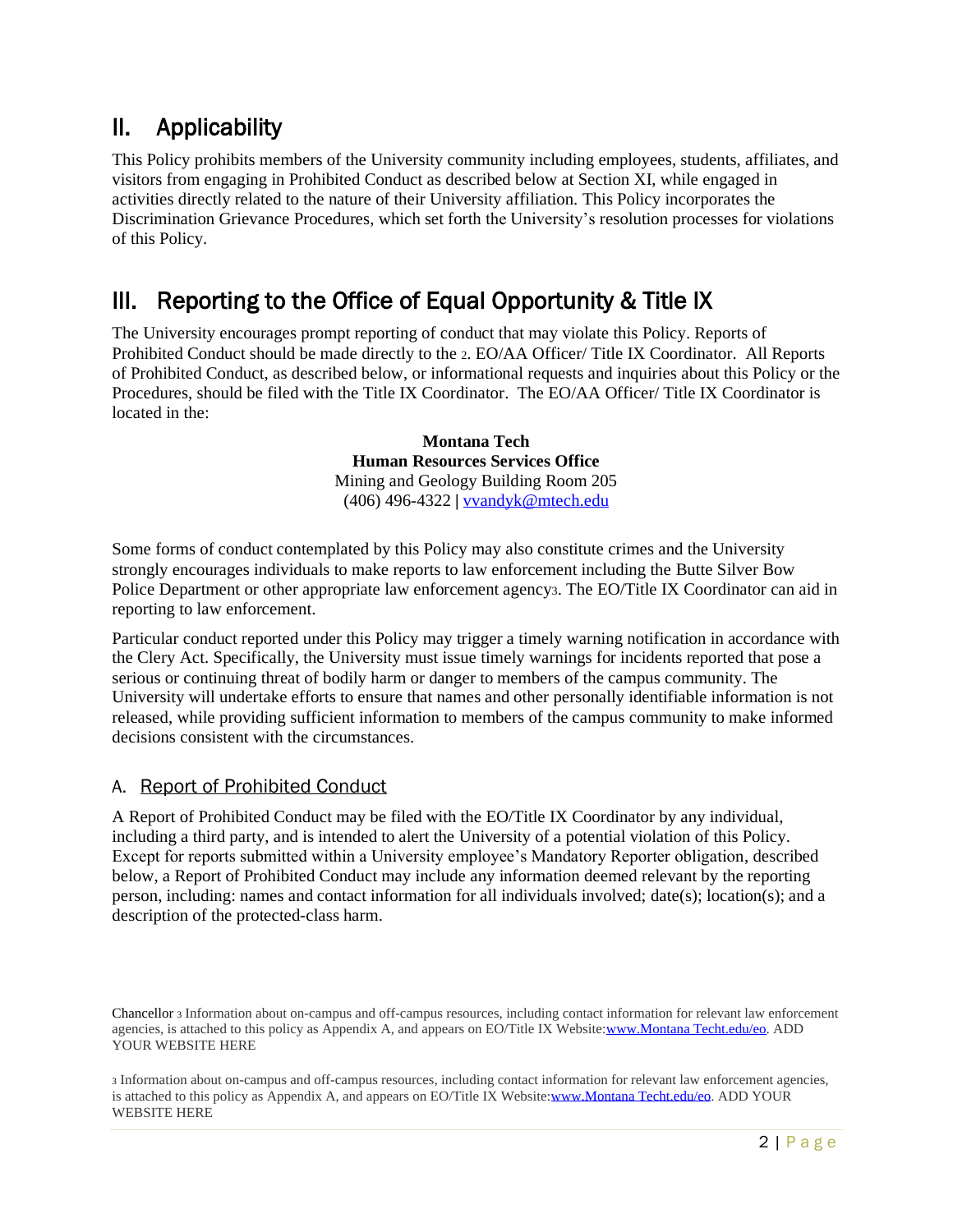Upon receipt of a Report of Prohibited Conduct, EO/TIX will promptly reach out to the identified Complainant to offer Supportive and Protective Measures, as described below at Section VI, consider the Complainant's wishes with respect to Supportive and Protective Measures, inform the Complainant of the availability of Supportive and Protective Measures with or without the filing of a Formal Complaint, and invite the Complainant to meet with EO/TIX staff to assess jurisdiction and discuss potential resolution options, including the process for filing a Formal Complaint. A Report of Prohibited Conduct does not trigger a Grievance Proceeding or Informal Resolution Process.

### B. Mandatory Reporting

All University employees must, within 24 hours of receiving the information, report information they have about Discrimination based on sex and Sexual Harassment, as defined by this Policy, involving students to the EO/Title IX Coordinator. The employee must provide the EO/Title IX Coordinator with all information they have directly related to the incident. This includes, but is not limited to the names of people involved, as well as facts, including the date(s), time(s), and location(s). Employees should not conduct their own investigations or engage in fact-finding, but as described above, should report information they have. Confidential Resources as defined in this Policy at Section V are exempt from this mandatory reporting requirement.

### C. Formal Complaint

The University will not initiate a Grievance Proceeding or Informal Resolution Process, defined in the Procedures at Sections IV and V, respectively, in the absence of a Formal Complaint. A Formal Complaint means a document filed by a Complainant or signed by the EO/Title IX Coordinator alleging Prohibited Conduct by a named Respondent and requesting that the University investigate and adjudicate the allegation(s) of Prohibited Conduct; and meet the applicability and jurisdiction requirements set forth in this Policy at Sections II and IV, respectively. A Formal Complaint may be filed with the EO/Title IX Coordinator in person, by mail, by electronic mail, or at the contact information listed the Policy at Section III. The Formal Complaint must contain the Complainant's physical or digital signature, or otherwise indicate that the Complainant is the person filing the Formal Complaint.

The EO/Title IX Coordinator will not sign a Formal Complaint without a requesting and participating Complainant unless the EO/Title IX Coordinator deems it necessary to campus safety based on factors such as:

- Patterned Prohibited Conduct, as evidenced by more than one report of distinct but similar Prohibited Conduct against the same Respondent;
- Excessive violence, as evidenced by reported Prohibited Conduct involving a weapon, significant bodily injury, or ongoing and continued threats of physical harm; or
- Harm to minors, as evidenced by any report of Prohibited Conduct against a child.

# IV. Jurisdiction

#### A. Adjudicatory Jurisdiction

The objective of this Policy is to provide a learning and working environment that is free from the Prohibited Conduct described below consistent with the University's commitment to diversity, equity, and inclusion. While Montana Tech strongly opposes all forms of protected-class harm, the University's jurisdiction to investigate and adjudicate Formal Complaints is limited. Except as otherwise specified in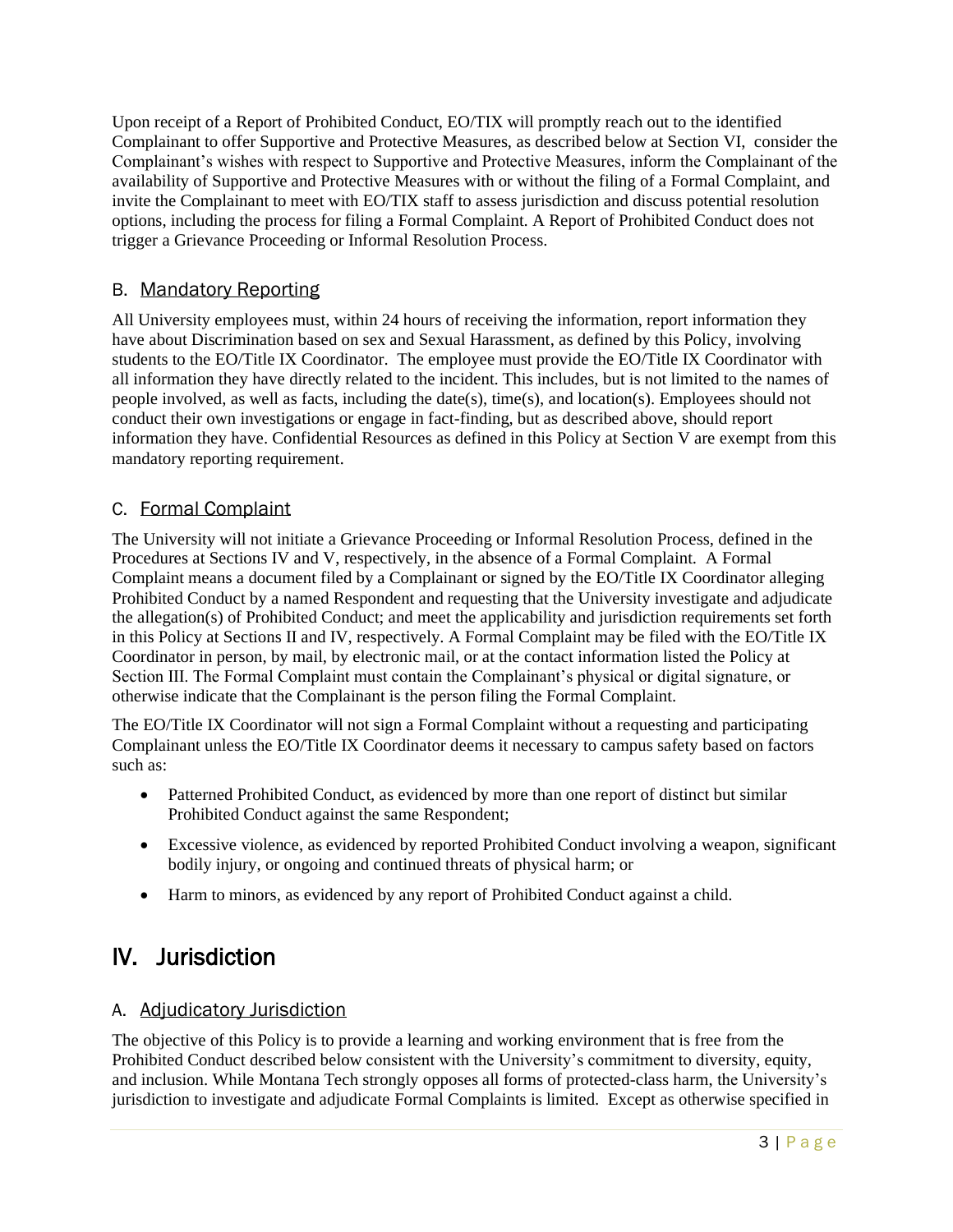the definitions below, adjudicatory jurisdiction under this policy extends to Prohibited Conduct that is alleged to have occurred within a University Program or Activity, or that has a material adverse effect on an individual's participation in or attempted participation in a University Program or Activity. A University Program or Activity includes locations, events, or circumstances over which the University exercised substantial control over both the Respondent and the context in which the Prohibited Conduct is alleged to have occurred, and also includes any buildings owned or controlled by a student organization that is officially recognized by the University.

Jurisdiction is determined by the EO/Title IX Coordinator.

Federal regulations limit the University's jurisdiction to resolve a Formal Complaint alleging Sexual Harassment to conduct occurring against a person in the United States.

#### B. Supportive and Protective Measures Jurisdiction

Individuals should not avoid reporting Prohibited Conduct to the University on jurisdictional grounds. While the University may not have jurisdiction to investigate or adjudicate a report of Discrimination, Harassment, or Retaliation that occurred separate from a University Program or Activity, EO/TIX has broad jurisdiction to coordinate and implement Supportive and Protective Measures, as described below at Section VI, to members of the University community adversely affected by protected-class harm.

Similarly, individuals should not wait to report ongoing conduct until it becomes sufficiently serious to constitute a Policy violation. The EO/TIX Coordinator can provide advice and, in some cases, may take non-punitive preventive measures, to address conflict in the interest of a maintaining a safe and equitable campus environment.

# V. Confidential and Non-Confidential Resources

There is a distinction between making a report to the University or law enforcement and seeking confidential assistance through Confidential Resources described below. Not every campus or community resource is confidential and this section explains to whom individuals who have experienced Prohibited Conduct can talk without their disclosure being revealed to any other person without their express permission or as required by law.

#### A. Confidential Resources

Confidential Resources are those campus and community professionals who can maintain legallyprotected confidentiality within the University for the individual who shared the information. Confidentiality means that information shared by an individual with a Confidential Resource cannot be revealed to any other person without express permission of the individual, or as otherwise permitted or required by law. Confidential Resources are prohibited from disclosing confidential information unless (1) given permission by the person who disclosed the information; (2) there is an imminent threat of harm to self or others; (3) the conduct involves suspected abuse of a minor under the age of 18; or (4) as otherwise required or permitted by law or court order.

Confidential Resources available to individuals include the Student Advocacy Resource Center (SARC), Counseling Center, Curry Health Center Employees, other licensed medical health-care professionals acting in their health care capacity. Information about on-campus and off-campus resources is attached to this Policy as Appendix A, and appears on EO/Title IX Website: TBD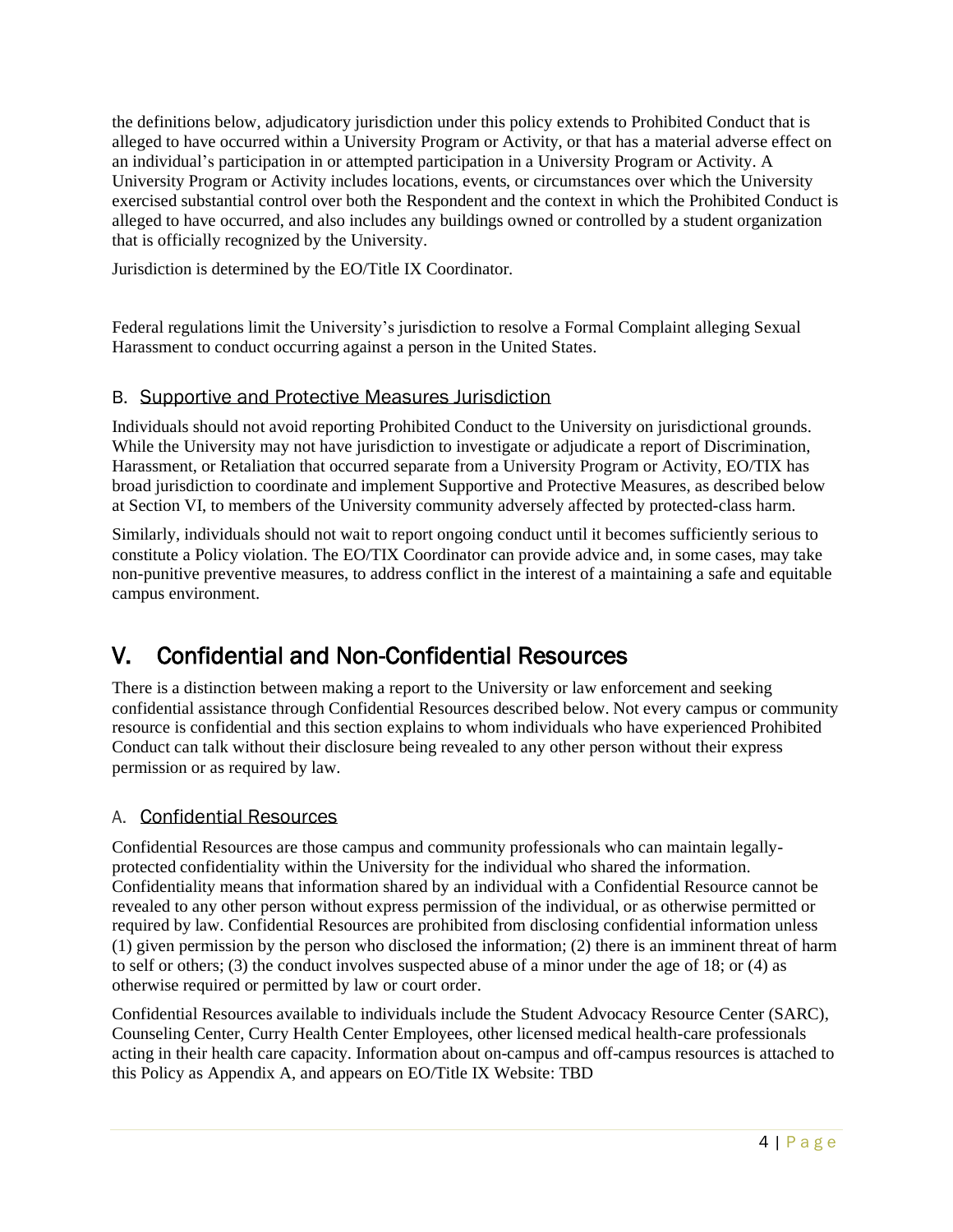### B. Non-Confidential Resources

VI. The Office of Equal Opportunity & Title IX is not a Confidential Resource. Nevertheless, the EO/Title IX Coordinator will make every effort to respect and safeguard the privacy of the individuals involved in reporting or otherwise participating in any process described by this Policy or the accompanying Procedures. Privacy means that reports of Prohibited Conduct will only be shared with limited individuals who need to know for the purpose of assessment, implementation of Supportive and Protective measures, and resolution of a Formal Complaint, and to the extent required by law or court order.4 Supportive and Protective Measures

The EO/Title IX Coordinator is responsible to coordinate Supportive and Protective measures in response to conduct contemplated by this Policy. Supportive and Protective measures are non-disciplinary, nonpunitive individualized services and tools offered as appropriate, as reasonably available, and without fee or charge to a Complainant or Respondent before, during or after the filing of a Formal Complaint or where no Formal Complaint has been filed. Supportive and Protective measures are designed to restore or preserve equal access to the University's Programs and Activities without unreasonably burdening the other party, and includes measures designed to protect the safety of all parties or the University's campus environment, or prevent or deter potential Prohibited Conduct.

Supportive and Protective measures may include counseling, extensions of deadlines or other courserelated adjustments, modifications of work or class schedules, campus escort services, changes in work or housing locations, leaves of absence, increased security and monitoring of certain areas of campus, safety planning, referrals to on and off-campus services, trainings, mutual restrictions on contact, and other similar measures. Additional information about mutual restrictions on contact is will become attached as Appendix B, and incorporated here by reference.

# VII. Emergency Removal/Administrative Leave/Suspension

If the University determines that a student poses an immediate threat to the physical health or safety of any student or other individual, it may remove such student from the University in accordance with the [Student Code of Conduct.](https://www.umt.edu/student-affairs/community-standards/student-code-of-conduct-2020-pdf) The University may place a non-student employee who is alleged to have violated this Policy on administrative leave or suspension in accordance with the accompanying Procedures and applicable collective bargaining agreements, during the pendency of the Grievance Proceeding described in the accompanying Procedures.

<sup>4</sup> As an affiliate of the University of Montana, limited individuals who need to know may include the members of the Equal Opportunity/ Title IX staff at the University of Montana for such purposes.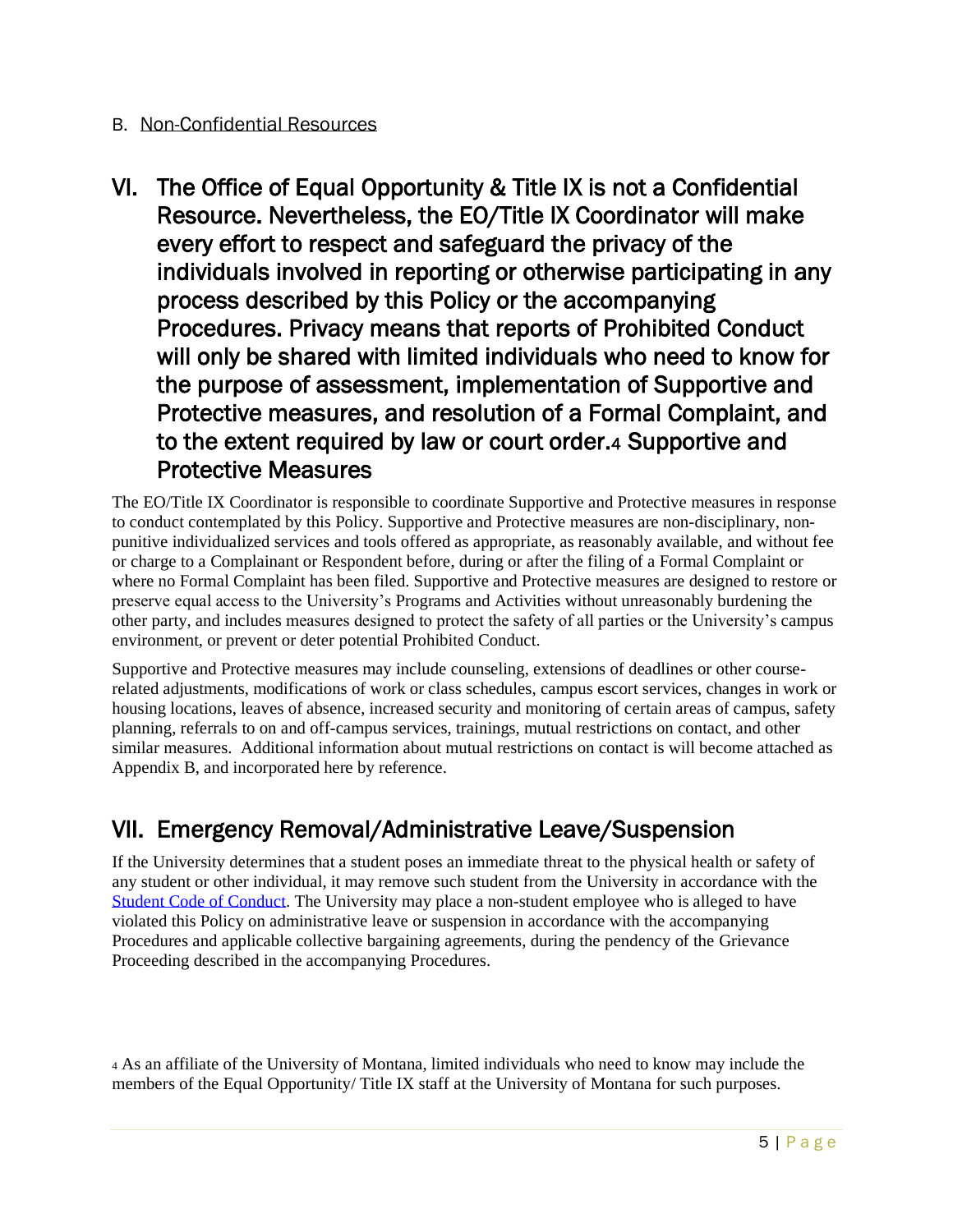# VIII. Amnesty for Drug or Alcohol Possession or Consumption

The University strongly encourages students to report instances of potential Prohibited Conduct involving students. Therefore, students who report information about Prohibited Conduct involving students will not be disciplined by the University for any violation of the University's drug or alcohol possession or consumption policies in which they might have engaged in connection with the reported incident. Amnesty does not preclude or prevent action by police or other legal authorities pursuant to relevant state or federal criminal statutes.

# IX. Free Expression and Academic Freedom

Montana Tech has a long tradition of, and a deep commitment to, academic freedom. The welfare and strength of the University and of society at large depend upon the ability to engage in free expression in the search for meaning. To this end, Montana Tech recognizes and protects full freedom of inquiry, teaching, research, discussion, study, publication, and for artists, the creation and exhibition of works of art, without hindrance, restriction, equivocation, or reprisal. This right extends to other facets of campus life to include the right of a faculty member or student to speak on general educational questions or about the Administration and operation of his/her own institution and the Montana University System.

Constitutionally protected speech and traditional notions of academic freedom are valued in higher education. These ideals help to create the stimulating and challenging learning environment that should characterize higher education. In the spirit of a true university environment, individuals are encouraged to invite, rather than inhibit, discourse on ideas. In addressing all reports under this Policy, the University will take all permissible actions to ensure the safety of students and employees while complying with free speech requirements for students and employees. While the University will vigilantly protect students' and employees' rights against Prohibited Conduct, this Policy does not apply to curriculum or in any way prohibit or abridge the use of particular textbooks or curricular materials.

# X. Prohibited Conduct

The following conduct is prohibited.

#### A. Discrimination

Discrimination is conduct based upon an individual's race, color, religion, national origin, creed, service in the uniformed services (as defined in state and federal law), veteran status, sex, gender, age, political ideas, marital or family status, pregnancy, physical or mental disability, genetic information, gender identity, gender expression, or sexual orientation ("protected classes") that:

- 1. Adversely affects a term or condition of an individual's employment, education, living environment or participation in a University activity; or
- 2. Is used as the basis for or a factor in decisions affecting that individual's employment, education, living environment or participation in a University activity; or
- 3. Constitutes Harassment, as defined below, by unreasonably interfering with an individual's employment, educational performance, on-campus living environment, or participation in a University Program or Activity.

Discrimination includes failing to provide reasonable accommodation to persons with disabilities. Under the Policy, a person with a disability means a person with a physical or mental impairment that substantially limits a major life activity; has a record of such impairment; or is regarded as having such an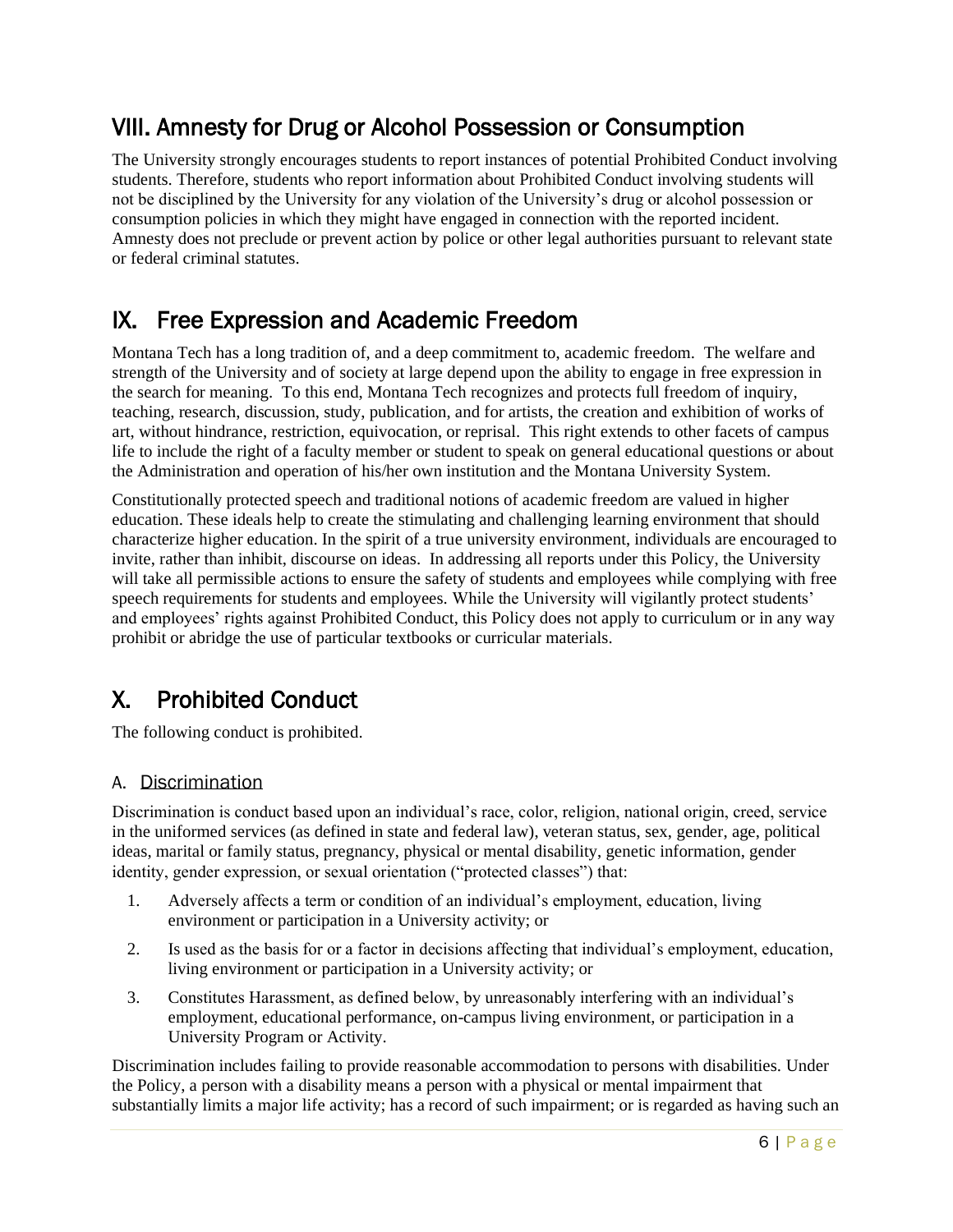impairment. Determinations of whether individuals have a physical or mental impairment that substantially limits a major life activity (and therefore has a disability) are made on a case by case basis. In accordance with the Americans with Disabilities Act (ADA), as amended, Section 504 of the Rehabilitation Act of 1973, and applicable federal and state laws, the University is committed to providing access and reasonable accommodation in its services, programs, activities, education, and employment for individuals with disabilities.

An exception to the definition of Discrimination is a bona fide occupational qualification.

#### B. Harassment

The University prohibits two forms of Harassment as described below: (1) Discriminatory Harassment; and (2) Sexual Harassment.

#### 1. Discriminatory Harassment

Discriminatory Harassment is unwanted conduct that is: (a) based upon an individual's race, color, religion, national origin, creed, service in the uniformed services (as defined in state and federal law), veteran status, sex, gender, age, political ideas, marital or family status, pregnancy, physical or mental disability, genetic information, gender identity, gender expression, or sexual orientation; and (b) that has the purpose or effect of unreasonably interfering with a reasonable person's participation in a University Program or Activity.

Discriminatory Harassment emphasizes the consequence of conduct on an individual's participation in a University Program or Activity.5 The following factors will be considered in assessing whether conduct objectively constitutes an unreasonable interference in a University Program or Activity:

- a. The identity of the parties, the nature of the parties' relationship, and the influence of that relationship on the complainant(s)' employment or education;
- b. The nature, scope, frequency, and duration of the protected class conduct;
- c. The degree to which the protected class conduct affected one or more students' education or individual's employment; and
- d. The nature of higher education.

#### 2. Sexual Harassment

Acts of Sexual Harassment may be committed by any person upon any other person, regardless of the sex, gender, sexual orientation, and/or gender identity of those involved.

Sexual Harassment is conduct that: (1) occurs within a University Program or Activity located in the United States; (2) affects an individual participating or attempting to participate in a University Program or Activity at the time the Formal Complaint is filed; (3) is based on sex, gender identity, gender expression, or sexual orientation; and (4) satisfies the elements of Quid Pro Quo Conduct, Hostile Environment, Sexual Assault, Domestic Violence, Dating Violence, Stalking, or Sexual Exploitation, as defined below.

<sup>5</sup> Although some protected class conduct may be egregious in nature, the lack of proximity of the conduct to the University may limit its effect on an individual's education or employment. Other conduct may be relatively less severe but, for example, occur between colleagues of the same office or students in a shared seminar and therefore result in a greater impact on an individual's education or employment.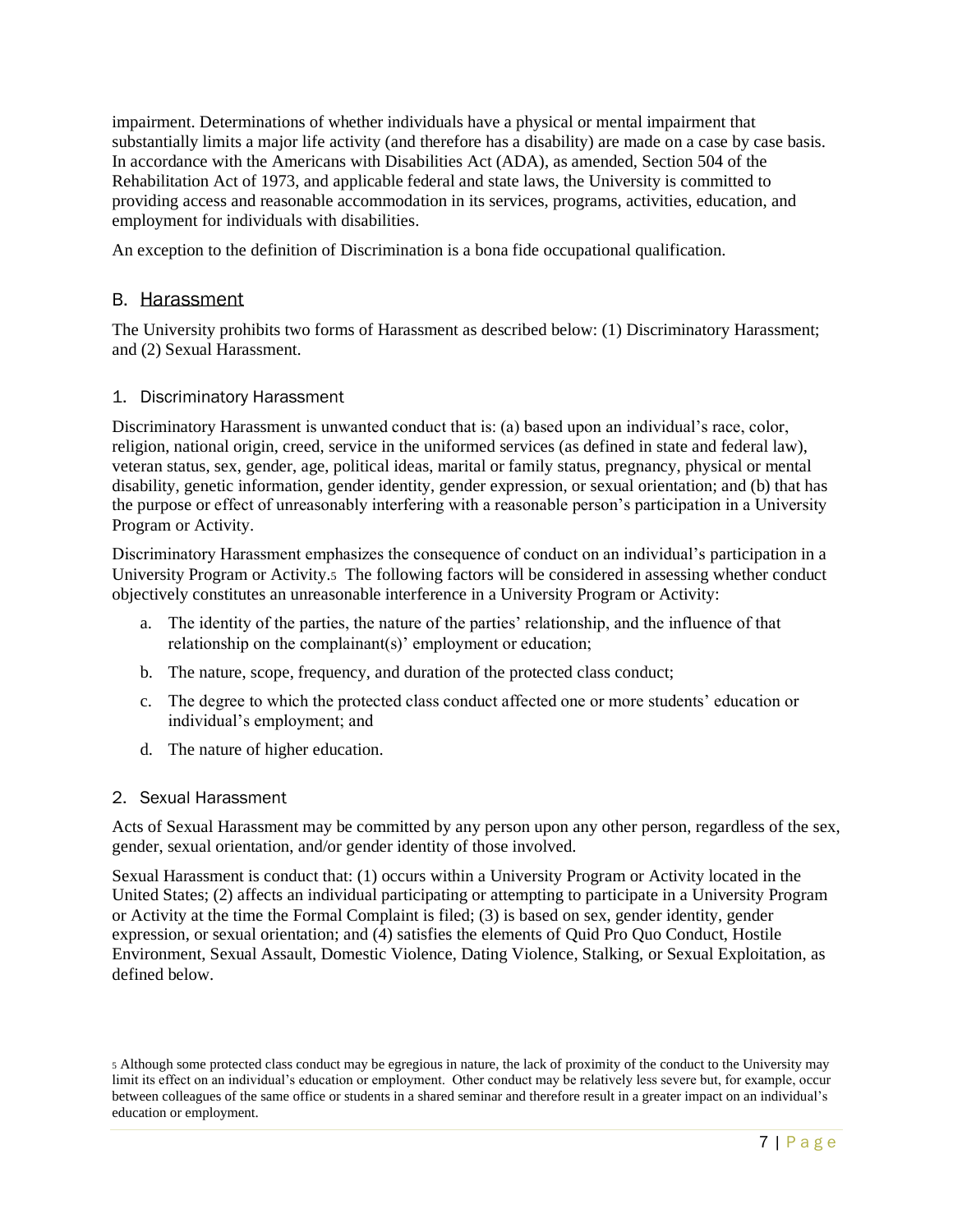#### a. Quid Pro Quo Conduct occurs when:

- i. an employee of the University,
- ii. conditions the provision of an aid, benefit, or service of the University,
- iii. on an individual's participation in unwelcome sexual conduct.

#### b. A Hostile Environment is created by:

- i. unwelcomes conduct,
- ii. determined by a reasonable person,
- iii. to be so severe, and
- iv. pervasive, and,
- v. objectively offensive,
- vi. that it effectively denies a person equal access to a University Program or Activity.
- c. Sexual Assault is:
	- i. Non-consensual touching, or coercing or forcing another to touch a person's intimate body parts (defined as genital area, groin, inner thigh, or breast);
	- ii. Penetration, no matter how slight, of a person's vagina or anus, by any body part or object, or oral penetration by a sex organ of another person without consent; or
	- iii. Sexual intercourse between persons who are related to each other to the degree they cannot marry under state law.

*Consent* is informed, freely given, and mutual. If coercion, intimidation, threats, or physical force are used there is no consent. If a person is mentally or physically incapacitated, under the statutory age of consent, or impaired so that such person cannot understand the fact, nature or extent of the sexual situation, there is no consent; this includes impairment or incapacitation due to alcohol or drug consumption, or being asleep or unconscious. There is no consent when there is force, expressed or implied, or use of duress or deception upon the victim. Silence does not necessarily constitute consent. Past consent to sexual activities does not imply ongoing future consent. Whether an individual has taken advantage of a position of influence over an alleged victim may be a factor in determining consent.

Proof of consent or non-consent is not a burden placed on either party involved in an incident. Instead, the burden remains on the University to determine whether its Policy has been violated. The existence of consent is based on the totality of the circumstances evaluated from the perspective of a reasonable person in the same or similar circumstances, including the context in which the alleged incident occurred.

*Force:* Force is the use of physical violence and/or physical imposition to gain sexual access. Force also includes threats, intimidation (implied threats), and coercion that is intended to overcome resistance or produce consent (e.g., "Have sex with me or I'll hit you," "Okay, don't hit me, I'll do what you want."). Sexual activity that is forced is, by definition, non-

<sup>6</sup> Unwelcomeness is subjective and determined by the Complainant (except when the Complainant is below the age of consent). Severity, pervasiveness, and objective offensiveness are evaluated based on the totality of the circumstances from the perspective of a reasonable person in the same or similar circumstances ("in the shoes of the Complainant"), including the context in which the alleged incident occurred and any similar, previous patterns that may be evidenced.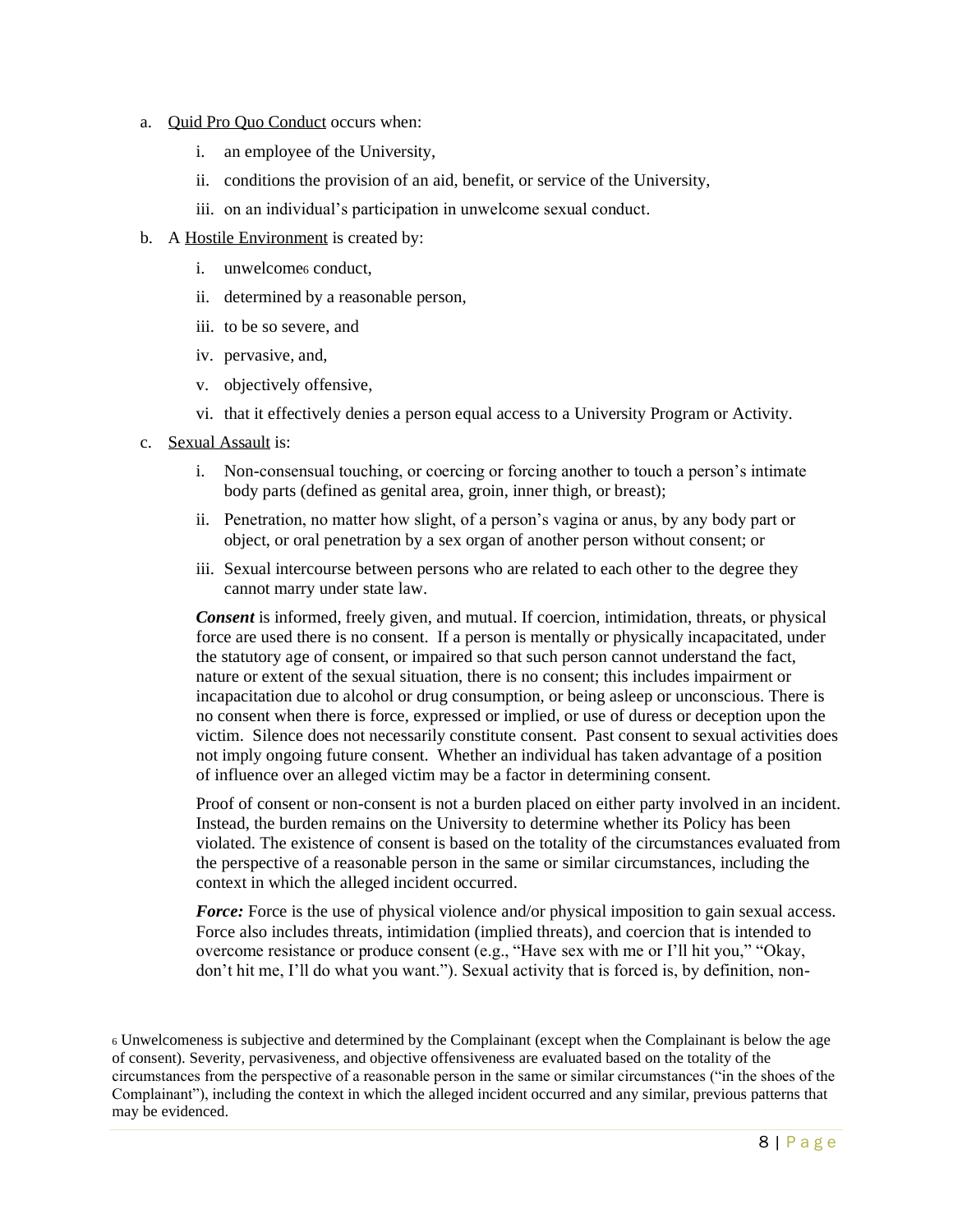consensual, but non-consensual sexual activity is not necessarily forced. The absence of resistance alone is not consent. Consent is not demonstrated by the absence of resistance. While resistance is not required or necessary, it is a clear demonstration of non-consent.

*Coercion*: Coercion is unreasonable pressure for sexual activity. Coercive conduct differs from seductive conduct based on factors such as the type and/or extent of the pressure used to obtain consent. When someone makes clear that they do not want to engage in certain sexual activity, that they want to stop, or that they do not want to go past a certain point of sexual interaction, continued pressure beyond that point can be coercive.

*Incapacitation***:** Incapacitation occurs when someone cannot make rational, reasonable decisions because they lack the capacity to give knowing/informed consent (e.g., to understand the "who, what, when, where, why, or how" of their sexual interaction). A person cannot consent if they are unable to understand what is happening or is disoriented, helpless, asleep, or unconscious, for any reason, including by alcohol or other drugs. As stated above, a Respondent violates this Policy if they engage in sexual activity with someone who is incapable of giving consent. Incapacitation is determined through consideration of all relevant indicators of an individual's state and is not synonymous with intoxication, impairment, blackout, and/or being drunk.

- d. Dating Violence is:
	- i. violence,
	- ii. committed by a person,
	- iii. who is in or has been in a social relationship of a romantic or intimate nature with the Complainant.
		- 1) The existence of such a relationship shall be determined based on the Complainant's statement and with consideration of the length of the relationship, the type of relationship, and the frequency of interaction between the persons involved in the relationship. For the purposes of this definition—
		- 2) Dating violence includes, but is not limited to, sexual or physical abuse or the threat of such abuse.
		- 3) Dating violence does not include acts covered under the definition of domestic violence.
- e. Domestic Violence is:
	- i. violence,
	- ii. committed by a current or former spouse or intimate partner of the Complainant,
	- iii. by a person with whom the Complainant shares a child in common, or
	- iv. by a person who is cohabitating with, or has cohabitated with, the Complainant as a spouse or intimate partner, or
	- v. by a person similarly situated to a spouse of the Complainant under the domestic or family violence laws of Montana, or
	- vi. by any other person against an adult or youth Complainant who is protected from that person's acts under the domestic or family violence laws of Montana.

To categorize an incident as Domestic Violence, the relationship between the Respondent and the Complainant must be more than just two people living together as roommates. The people cohabitating must be current or former spouses or have an intimate relationship.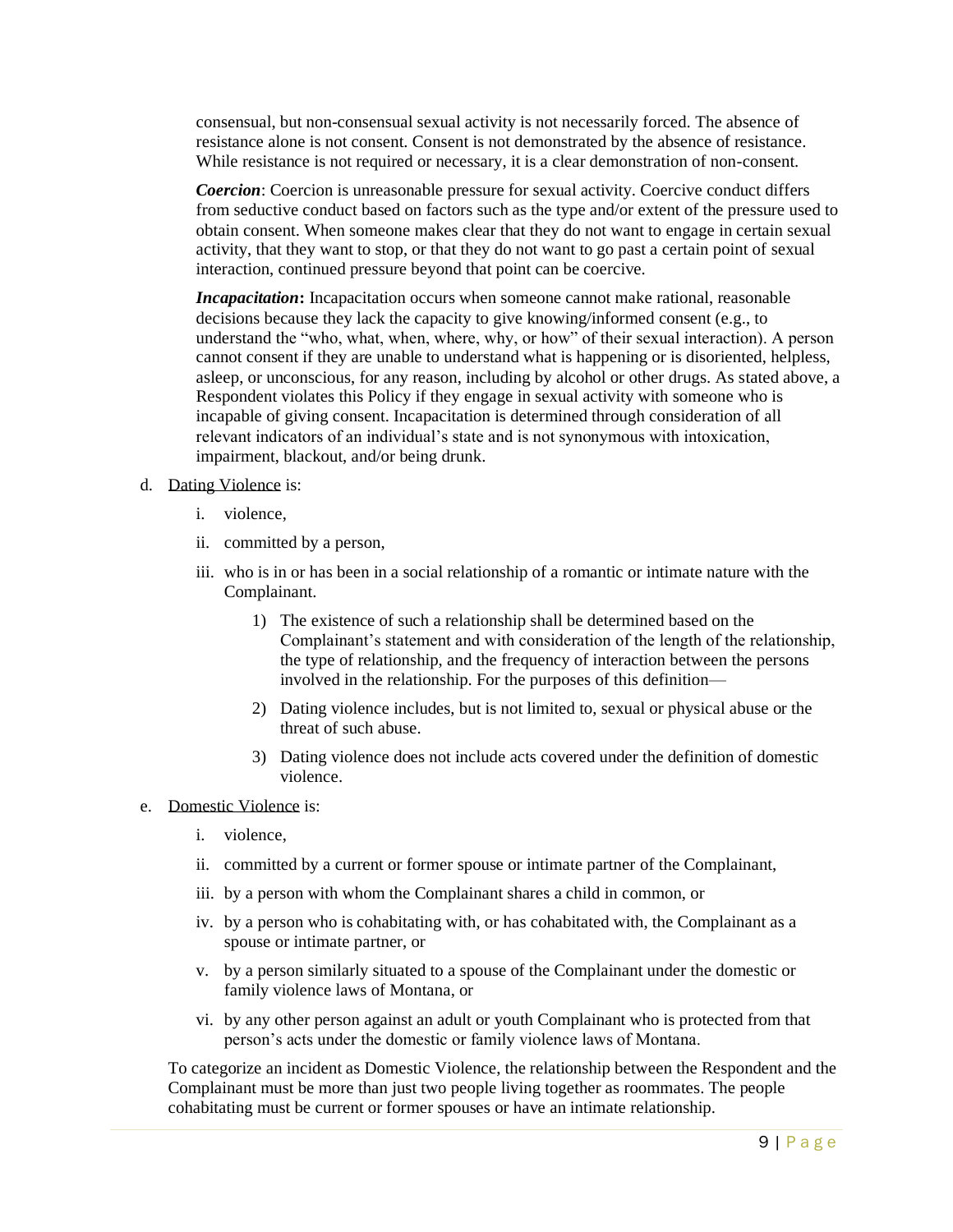#### f. Stalking is:

- i. engaging in a course of conduct,
- ii. directed at a specific person, that
	- 1) would cause a reasonable person to fear for the person's safety, or
	- 2) the safety of others; or
	- 3) Suffer substantial emotional distress.

For the purposes of this definition—

- (i) Course of conduct means two or more acts, including, but not limited to,
- (ii) acts in which the Respondent directly, indirectly, or through third parties, by any action, method, device, or means, follows, monitors, observes, surveils, threatens, or communicates to or about a person, or interferes with a person's property.
- (iii)Reasonable person means a reasonable person under similar circumstances
- (iv) and with similar identities to the Complainant.
- (v) Substantial emotional distress means significant mental suffering or
- (vi) anguish that may but does not necessarily require medical or other professional treatment or counseling.
- g. Sexual Exploitation is any instance in which a person takes non-consensual or abusive sexual advantage of another for any person's benefit other than the person being exploited. Sexual Exploitation is conduct that falls within other categories of Sexual Harassment but is identified separately for clarity. Examples of behavior that could rise to the level of Sexual Exploitation include:
	- i. Prostituting another person;
	- ii. Non-consensual visual (e.g., video, photograph) or audio-recording of sexual activity;
	- iii. Non-consensual distribution of photos, other images, or information of an individual's sexual activity, intimate body parts, or nakedness, with the intent to or having the effect of embarrassing an individual who is the subject of such images or information;
	- iv. Going beyond the bounds of consent (such as letting your friends hide in the closet to watch you having consensual sex);
	- v. Inducing incapacitation for sexual purposes;
	- vi. Engaging in non-consensual voyeurism;
	- vii. Knowingly transmitting an STI, such as HIV, to another without disclosing your STI status;
	- viii.Exposing one's genitals in non-consensual circumstances, or inducing another to expose their genitals; or
	- ix. Possessing, distributing, viewing or forcing others to view illegal pornography.